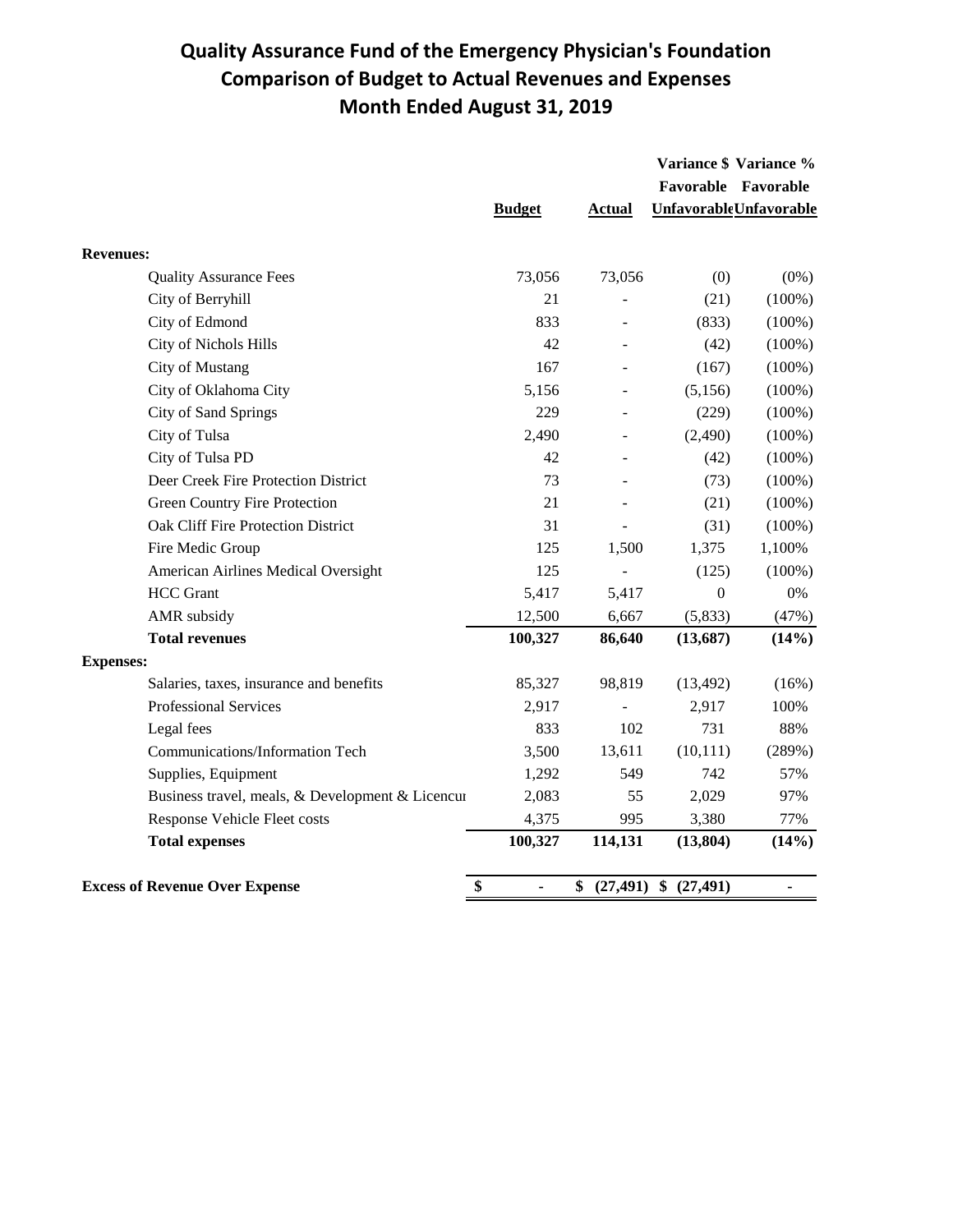## **Quality Assurance Fund of the Emergency Physician's Foundation Comparision of Budget to Actual Revenues and Expenses Year to Date August, 31, 2019**

|                                                   |               |               | Favorable    | Variance \$ Variance %<br>Favorable |
|---------------------------------------------------|---------------|---------------|--------------|-------------------------------------|
|                                                   | <b>Budget</b> | <b>Actual</b> |              | Unfavorable Unfavorable             |
| <b>Revenues:</b>                                  |               |               |              |                                     |
| <b>Quality Assurance Fees</b>                     | 146,112       | 146,112       | (0)          | $(0\%)$                             |
| City of Berryhill                                 | 42            |               | (42)         | $(100\%)$                           |
| City of Edmond                                    | 1,667         |               | (1,667)      | $(100\%)$                           |
| City of Nichols Hills                             | 83            |               | (83)         | $(100\%)$                           |
| City of Mustang                                   | 333           |               | (333)        | $(100\%)$                           |
| City of Oklahoma City                             | 10,313        | 61,875        | 51,563       | 500%                                |
| City of Sand Springs                              | 458           |               | (458)        | $(100\%)$                           |
| City of Tulsa                                     | 4,979         |               | (4,979)      | $(100\%)$                           |
| City of Tulsa PD                                  | 83            |               | (83)         | $(100\%)$                           |
| Deer Creek Fire Protection District               | 146           |               | (146)        | $(100\%)$                           |
| Green Country Fire Protection                     | 42            |               | (42)         | $(100\%)$                           |
| Oak Cliff Fire Protection District                | 63            |               | (63)         | $(100\%)$                           |
| Fire Medic Group                                  | 250           | 1,500         | 1,250        | 500%                                |
| American Airlines Medical Oversight               | 250           |               | (250)        | $(100\%)$                           |
| <b>HCC</b> Grant                                  | 10,833        | 10,834        | 1            | $0\%$                               |
| AMR subsidy                                       | 25,000        | 13,333        | (11, 667)    | (47%)                               |
| <b>Total revenues</b>                             | 200,654       | 233,655       | 33,001       | 16%                                 |
| <b>Expenses:</b>                                  |               |               |              |                                     |
| Salaries, taxes, insurance and benefits           | 170,654       | 183,107       | (12, 453)    | (7%)                                |
| Professional Services                             | 5,833         | 205           | 5,628        | 96%                                 |
| Legal fees                                        | 1,667         | 102           | 1,565        | 94%                                 |
| Communications/Information Tech                   | 7,000         | 14,247        | (7, 247)     | $(104\%)$                           |
| Supplies, Equipment                               | 1,292         | 3,027         | (1,736)      | (134%)                              |
| Business travel, meals, & development & licensure | 4,167         | 1,483         | 2,684        | 64%                                 |
| <b>Response Vehicle Fleet costs</b>               | 8,750         | 9,880         | (1, 130)     | (13%)                               |
| <b>Total expenses</b>                             | 199,362       | 212,051       | (12,689)     | (6%)                                |
| <b>Excess of Revenue Over Expense</b>             | \$<br>1,292   | \$<br>21,603  | \$<br>20,311 |                                     |